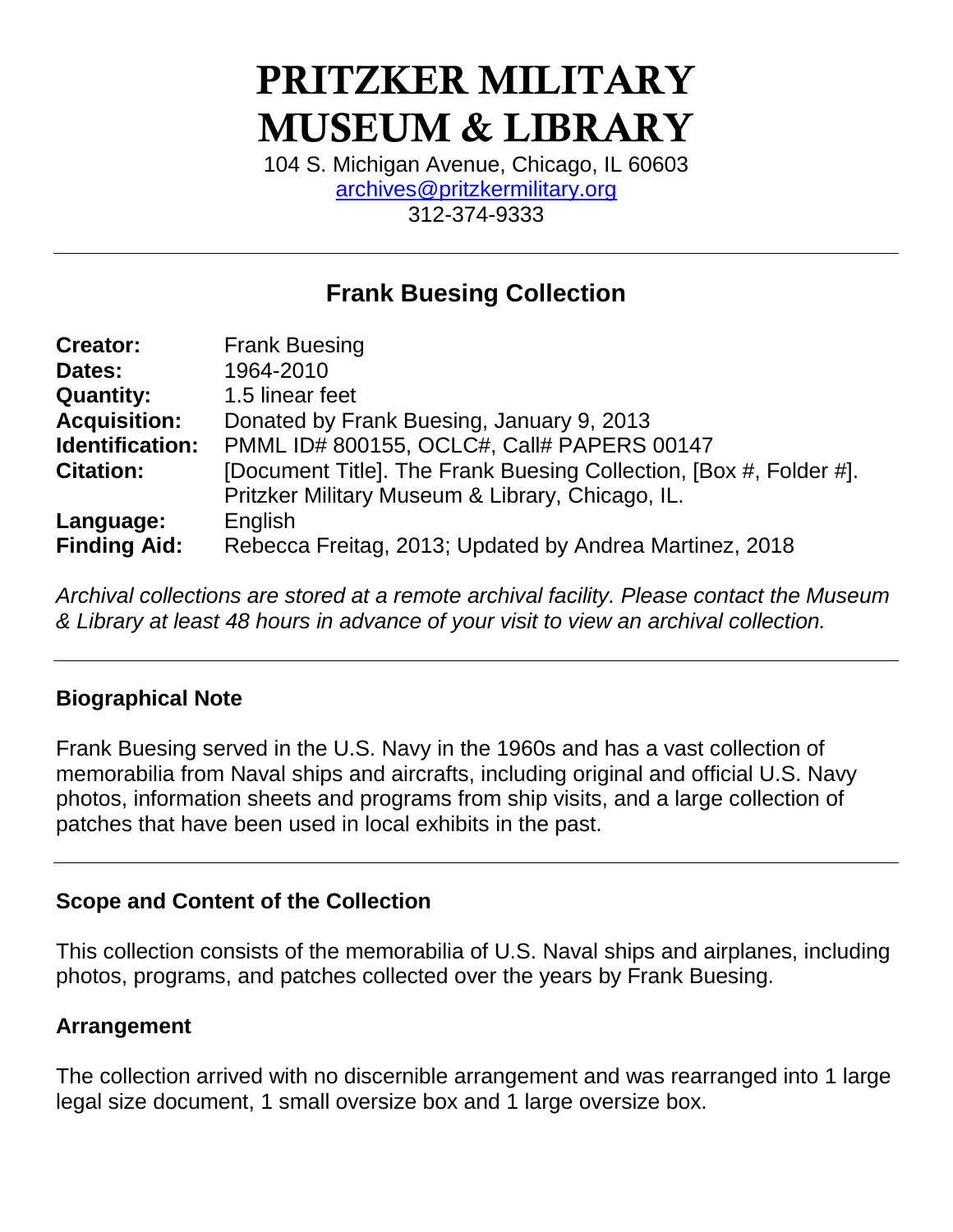### **Rights**

Copyrights held by Frank Buesing were transferred to the Pritzker Military Museum & Library. All other rights are held by the author or publisher. Users assume responsibility for following copyright laws as established by US Code Title 17.

#### **Key Subjects**

This collection is indexed under the following headings in the Library's online catalog. Researchers interested in materials about related topics, persons, or places should search the catalog using these subject headings.

**Names** Buesing, Frank E., 1940- Feely, Rory, 1971-

#### **Subjects**

Aircraft carriers--United States. Amphibious assault ships--United States. Blue Angels (Flight squadron). Cecil Field Airport. Cruisers (Warships)--United States. Destroyers (Warships)--United States. Fixed wing aircraft. Frigates--United States. Operation Iraqi Freedom, 2003-2010. Littoral combat ships--United States. Rotary wing aircraft. Submarines (Ships)--United States.

## **Container List**

| <b>Box</b> | <b>Folder</b> | Item ID#  | <b>Title</b>                                                            | <b>Dates</b> |
|------------|---------------|-----------|-------------------------------------------------------------------------|--------------|
|            |               |           | <b>Navy Aircraft Carriers Scrapbook</b>                                 | 1964-2010    |
|            |               | 800155001 | Composite Photo of 7 faces from Cecil<br>Field                          | 1964         |
|            |               | 800155002 | Photo of the USS Enterprise, USS Long<br>Beach, USS Bainbridge, Nuclear | 1964         |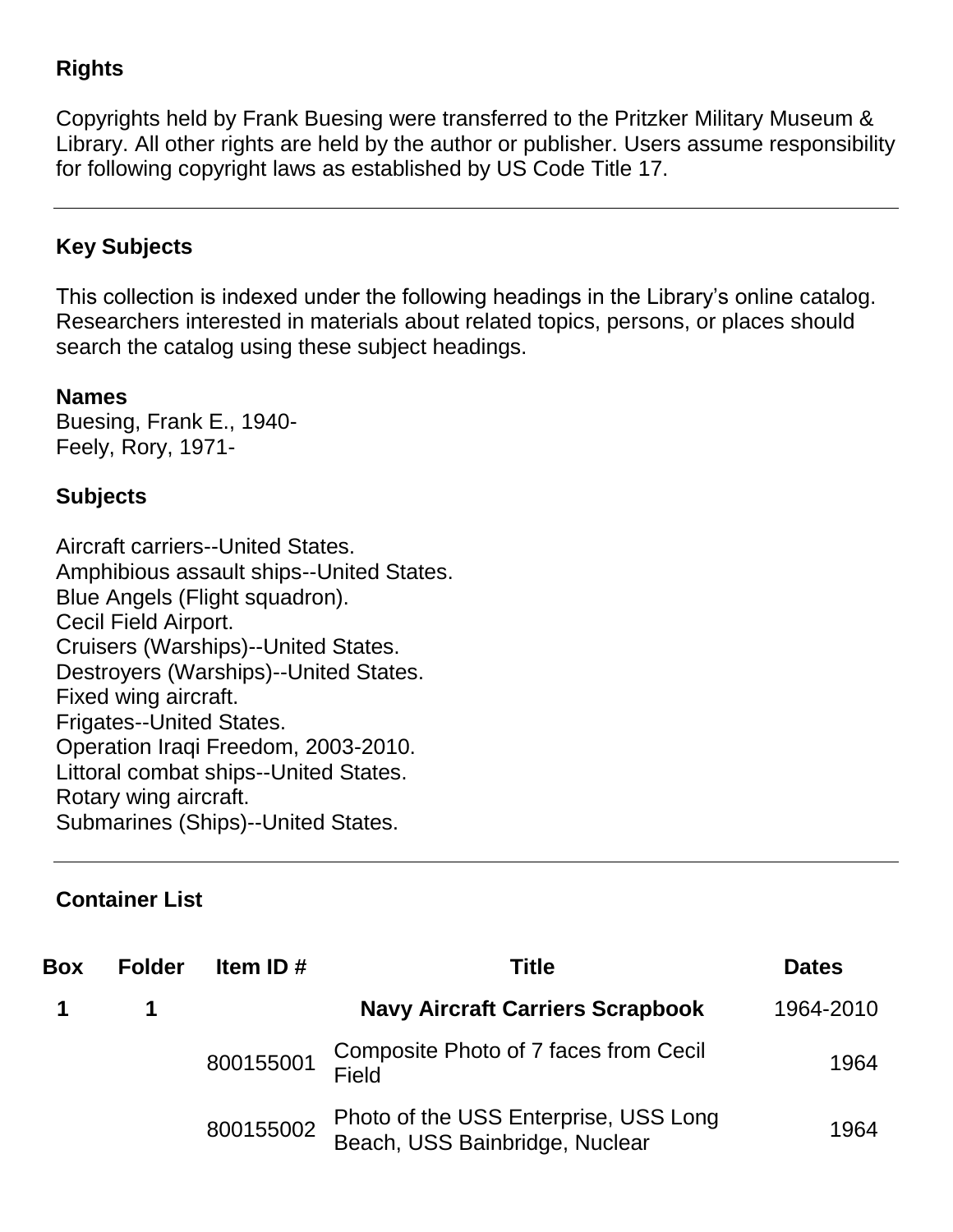|           | <b>Powered Task Force</b>                                                                                                                                                                                |            |
|-----------|----------------------------------------------------------------------------------------------------------------------------------------------------------------------------------------------------------|------------|
| 800155003 | <b>USS Forestal CVA-59 Fifty-Niner</b><br><b>Springboard Newletter Cover</b>                                                                                                                             | 2/1964     |
| 800155004 | Official Photo of the U.S. Navy, USS<br><b>Forestal CVA-59 "Operation</b><br>Springboard" taken by UFP-62                                                                                                | 2/28/1964  |
| 800155005 | Official Photo of the U.S. Navy, USS<br>Independence CVA-62                                                                                                                                              | 6/28/1964  |
| 800155006 | Scanned Copy of the USS Kitty Hawk<br>Patch                                                                                                                                                              | n.d.       |
| 800155007 | Letter from the USS Kitty Hawk CV 63 to<br><b>Frank Buesing</b>                                                                                                                                          | 11/10/2003 |
| 800155008 | Newspaper photo of two Navy Airmen                                                                                                                                                                       | n.d.       |
| 800155009 | Newspaper photo, "F/A-18 Hornets are<br>lined up on the flight deck of the aircraft<br>carrier USS Kitty Hawk on Sunday in the<br>Persian Gulf, prepared to go into action<br>in case of war with Iraq." | n.d.       |
| 800155010 | Newspaper photo, "Aboard the Kitty"<br>Hawk, a crew member (above) stands<br>near 1,000- and 500-pound bombs."                                                                                           | 3/2003     |
| 800155011 | <b>Welcome Aboard the USS Kitty Hawk</b><br>(CV-63) booklet                                                                                                                                              | n.d.       |
| 800155012 | "Aboard the USS Constellation"<br>Newspaper graphic                                                                                                                                                      | n.d.       |
| 800155013 | "Attack: The choreography of a launch<br>sequence" Newspaper graphic                                                                                                                                     | n.d.       |
| 800155014 | "Landing: 150-0 m.p.h. in two seconds"<br>Newspaper graphic                                                                                                                                              | n.d.       |
| 800155015 | "Launching: 0-160 m.p.h. in two<br>seconds" Newspaper graphic                                                                                                                                            | n.d.       |
| 800155016 | USS Nimitz (CVN-68) Facts and Figures<br>Sheet/Photo                                                                                                                                                     | 4/2003     |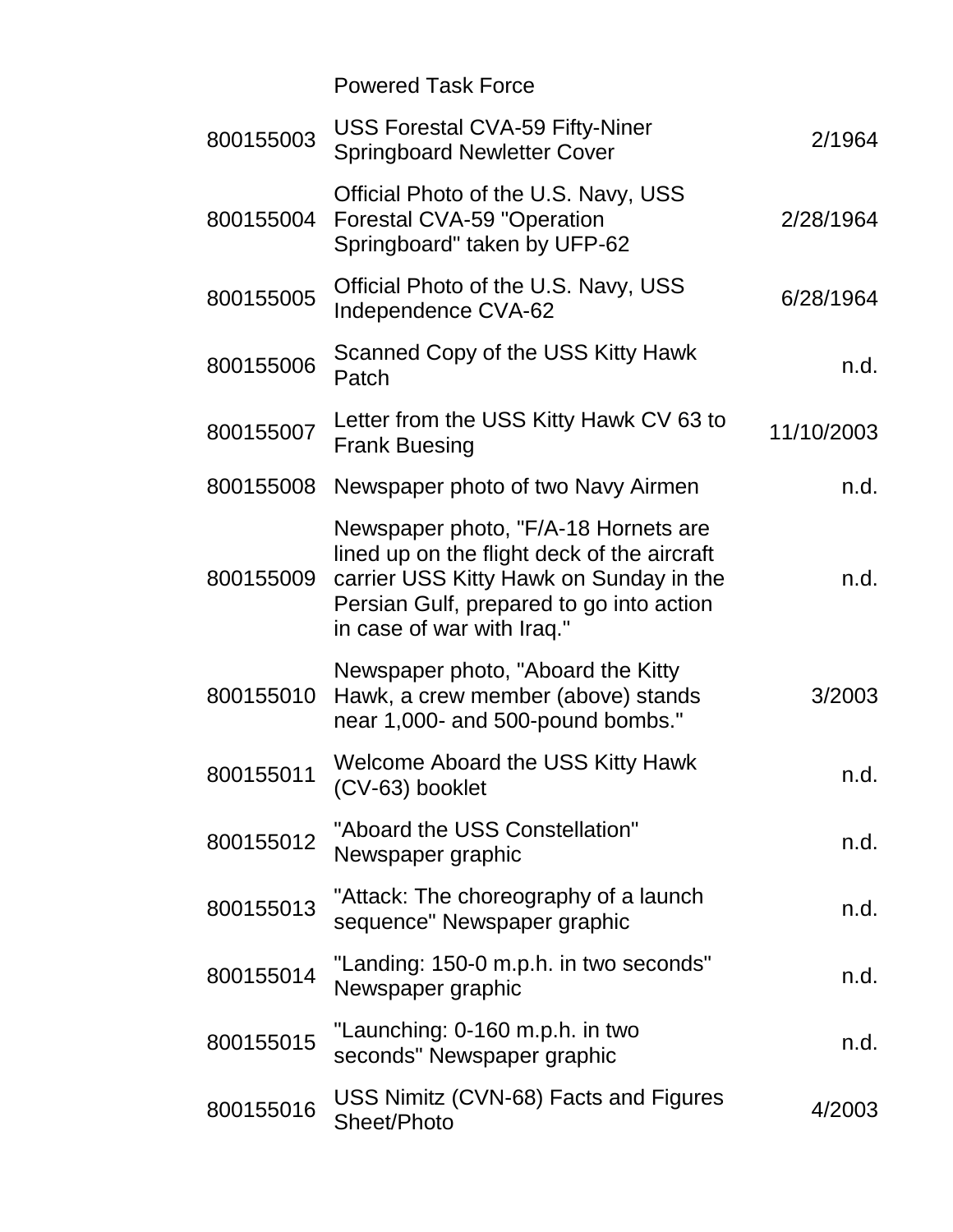|           | 800155017 USS Nimitz (CVN-68) booklet                                                                                                                                     | n.d.       |
|-----------|---------------------------------------------------------------------------------------------------------------------------------------------------------------------------|------------|
|           | 800155018 Photo of the USS Nimitz CVN-68                                                                                                                                  | 4/2003     |
| 800155019 | "Precision-guided bombs and missiles"<br>Newspaper graphic                                                                                                                | n.d.       |
| 800155020 | Photo of the USS Abrahma Lincoln CVN-<br>72                                                                                                                               | 4/2003     |
| 800155021 | Newspaper photo, "A U.S. fighter jet<br>operates on the USS Abraham Lincoln in<br>the Arabian Sea on Thursday. The<br>United States has expanded its targets<br>in Iraq." | 9/27/2002  |
| 800155022 | Scanned Copy of the USS Abraham<br><b>Lincoln Patch</b>                                                                                                                   | n.d.       |
|           | Copy of a photo of USS Abraham<br>800155023 Lincoln CVN-72 during Operation Iraqi<br>Freedom "Fuck Iraq"                                                                  | 3/1/2003   |
| 800155024 | Copy of an aerial photo of a naval ship<br>that says "9-11 Let's Roll"                                                                                                    | n.d.       |
| 800155025 | USS George Washington (CVN-73)<br><b>Facts and Figures Sheet/Photo</b>                                                                                                    | n.d.       |
| 800155026 | USS George Washington (CVN-73)<br>Photo, "Operation Enduring Freedom"<br><b>Taliban Suppository Photo</b>                                                                 | 3/2003     |
| 800155027 | Copy, USS George Washington (CVN-<br>73) Photo, "Operation Enduring<br>Freedom", Taliban Suppository Photo                                                                | 3/2004     |
| 800155028 | <b>Welcome Aboard USS George</b><br>Washington (CVN-73) pamphlet                                                                                                          | n.d.       |
| 800155029 | Photo of the USS John Stennis CVN-74                                                                                                                                      | 6/6/2002   |
| 800155030 | Photo of the USS John Stennis CVN-74                                                                                                                                      | 6/6/2002   |
| 800155031 | Photo of the USS Iwo Jima LHD-7                                                                                                                                           | 10/15/2002 |
| 800155032 | Photo of the USS Belleau Wood LHA-3,<br>San Diego, CA                                                                                                                     | 6/2003     |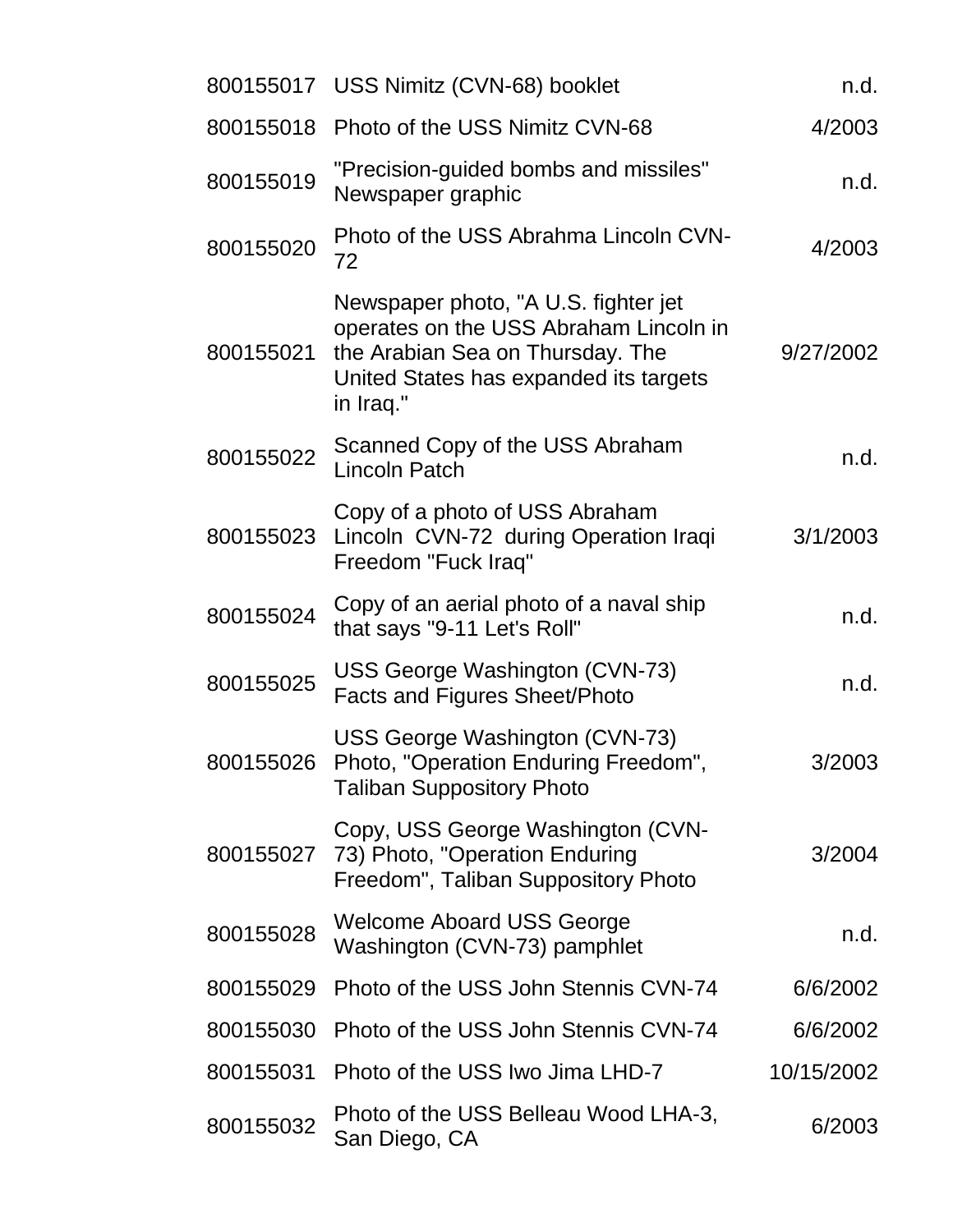| 800155033 | Welcome Aboard USS Belleau Wood<br>LHA-3 booklet                              | n.d.      |
|-----------|-------------------------------------------------------------------------------|-----------|
| 800155034 | Commander, Amphibious Squadron Five<br><b>Biography</b>                       | n.d.      |
| 800155035 | Photo of the USS Tarawa LHA-1                                                 | 2/25/2002 |
| 800155036 | Letter from Capt. Dennis DuBard of the<br><b>USS Peleliu to Frank Buesing</b> | 2/14/2002 |
| 800155037 | Welcome Aboard USS Saipan Pamphlet                                            | n.d.      |
| 800155038 | Photo of the USS Wasp LHD-1                                                   | n.d.      |
| 800155039 | Photo of the USS Kearsarge LHD-3                                              | 3/15/2002 |
| 800155040 | Welcome Aboard the USS Kearsarge<br>LHD-3 booklet                             | n.d.      |
| 800155041 | Official U.S. Navy Photo of USS Little<br><b>Rock CLG-4</b>                   | 1964      |
| 800155042 | Photo of USS Boxer LHD-4                                                      | 3/2002    |
| 800155043 | <b>Welcome Aboard USS Boxer LHD-4</b><br>booklet                              | n.d.      |
| 800155044 | <b>Welcome Aboard USS Stark FFG-31</b><br>booklet                             | 7/5/1985  |
| 800155045 | Blue Ridge LCC-19 amphibious<br>command ship technical details/photo          | n.d.      |
| 800155046 | Mississippi nuclear-powered guided<br>missile cruiser technical details/photo | n.d.      |
| 800155047 | Official U.S. Navy Photo of USS Tatnall<br><b>DDG-19</b>                      | 1964      |
| 800155048 | Official U.S. Navy Photo of USS Newport<br>News CA-148                        | 1964      |
| 800155049 | Koln Light Frigate technical details/photo                                    | n.d.      |
| 800155050 | <b>Hood Battle Cruiser technical</b><br>details/photo                         | n.d.      |
| 800155051 | <b>USS Silversides pamphlet</b>                                               | 7/5/1985  |
|           |                                                                               |           |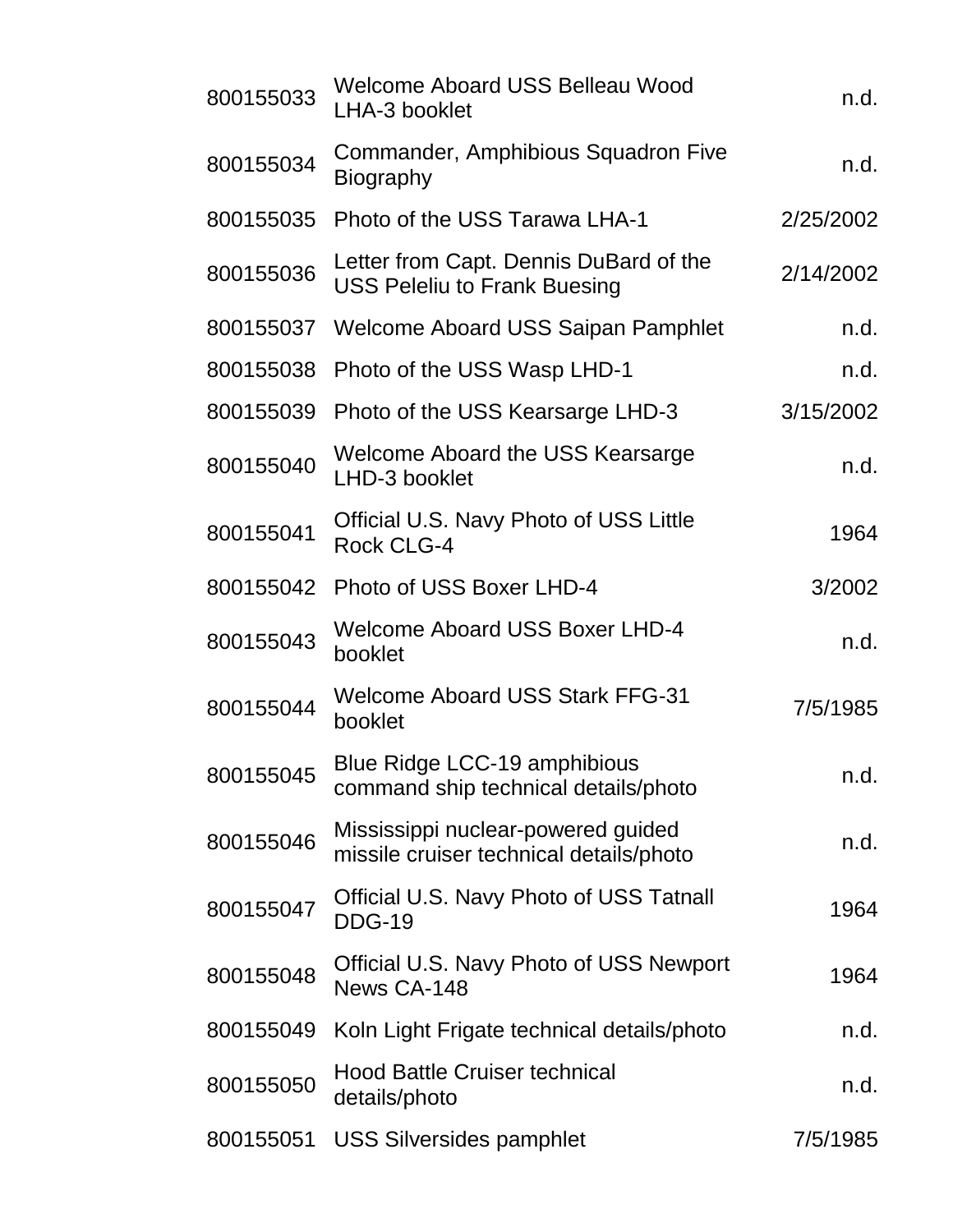| 800155052 | Official U.S. Navy photo USS Sea Wolf<br><b>SSN-575</b>                                                                      | 1964       |
|-----------|------------------------------------------------------------------------------------------------------------------------------|------------|
| 800155053 | <b>Official U.S. Navy photo Fleet Snorkle</b><br>Sub USS Torsk 432, USS Cutlass 478                                          | 5/1/1973   |
| 800155054 | Official U.S. Navy photo of a ship                                                                                           | 1964       |
| 800155055 | "' I asked for God's forgiveness' -- USS<br>Indianapolis survivor to speak at<br>Veterans Day programs" Newspaper<br>article | 11/8/2008  |
| 800155056 | USS Indianapolis/Michael N. Kurlya, Jr.<br>Coxswain event program                                                            | 11/11/2008 |
| 800155057 | USS Indianapolis/Michael N. Kurlya, Jr.<br>Coxswain event program                                                            | 11/11/2008 |
| 800155058 | Scanned photo of "The Great American<br><b>Bulldogs" Patch</b>                                                               | n.d.       |
| 800155059 | "The Great American Bulldogs"<br>handwritten letter                                                                          | 1/4/2002   |
| 800155060 | <b>Blue Devils Marine Aviation Squadron</b><br><b>VMF-451 Information Sheet</b>                                              | 5/25/2009  |
| 800155061 | <b>Blue Devils Marine Aviation Squadron</b><br><b>VMF-451 Information Sheet</b>                                              | 5/25/2009  |
| 800155062 | Signed photo of Gen. James L. Jones,<br>Commandant/Marines, 32nd CMC                                                         | 2/2003     |
| 800155063 | Photo of a "War comes to Midway"<br>Plaque                                                                                   | 2010       |
| 800155064 | Medal of Honor Presentation Speech for<br>Lt. George H. Cannon                                                               | n.d.       |
| 800155065 | Photo of the Medal of Honor 1st Lt.<br>George Cannon                                                                         | 2010       |
| 800155066 | Letter to Frank Buesing from Lt. Col.<br>Robert L. Cushing, Jr.                                                              | 1/30/2003  |
| 800155067 | Letter to Frank Buesing from "Wild" Ed<br>Colfer, 492nd FS                                                                   | Apr-03     |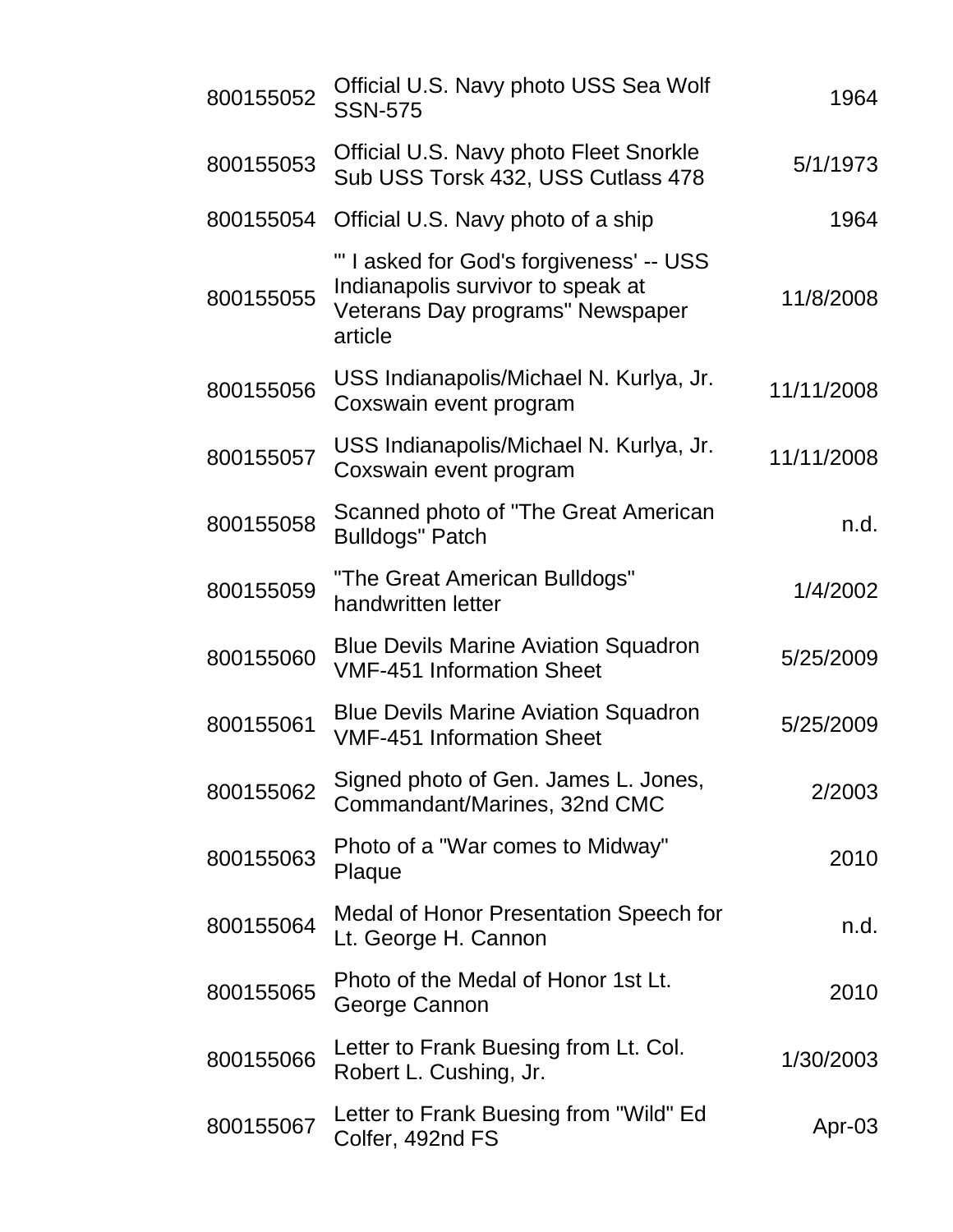| 800155068 | Official U.S. Navy Photo, VMA-225<br>Vagabonds/Vikings A-4 Skyhawk                                      | 1964       |
|-----------|---------------------------------------------------------------------------------------------------------|------------|
| 800155069 | Official U.S. Navy Photo, VMA-225<br>Vagabonds/Vikings A-4 Skyhawk                                      | 1964       |
| 800155070 | Official U.S. Navy Photo, VMA-225<br>Vagabonds/Vikings A-4 Skyhawk                                      | 1964       |
| 800155071 | VMA-225 Patch, Scanned Copy                                                                             | n.d.       |
| 800155072 | Raging Bulls VMM-261 Card                                                                               | 7/4/2010   |
| 800155073 | <b>Bell AH-1 Cobra Information booklet</b>                                                              | n.d.       |
| 800155074 | U.S.M.C. Letter from Capt. Rory M.<br><b>Feely to Frank Buesing</b>                                     | 3/7/2002   |
| 800155075 | <b>HMLA-169 Scanned Copy Patch</b>                                                                      | n.d.       |
| 800155076 | <b>VIPERS Scanned Copy Patch</b>                                                                        | n.d.       |
| 800155077 | Scanned Copy of HMLA-169 Patch                                                                          | n.d.       |
| 800155078 | <b>HMLA-169 Scanned Copy Patch</b>                                                                      | n.d.       |
| 800155079 | Photo of Barrington Library Squadron<br><b>Patch Display</b>                                            | 7/2003     |
| 800155080 | Visions of Iraq- Marines in Operation<br>Iraqi Freedom, Photo and Bio of Sgt.<br>Michael V. Lalush, KIA | 12/17/2004 |
| 800155081 | Magazine Clipping of "The World"<br>According to Joe Foss"                                              | n.d.       |
| 800155082 | Obituary from the Chicago Tribune for<br><b>Joe Foss</b>                                                | 1/2/2003   |
| 800155083 | Handwritten letter from Rory M. Feely to<br><b>Frank Buesing</b>                                        | 6/6/2003   |
| 800155084 | Scanned Copy of Operation Iraqi<br>Freedom Vipers HMLA-169 Patch                                        | 2003       |
| 800155085 | Scanned Copy of HMLA-169 Patch                                                                          | n.d.       |
| 800155086 | Photo of HMLA-169 "Vipers" "Operation<br>Iraqi Freedom" "Cobra's Attacking"                             | 6/23/2003  |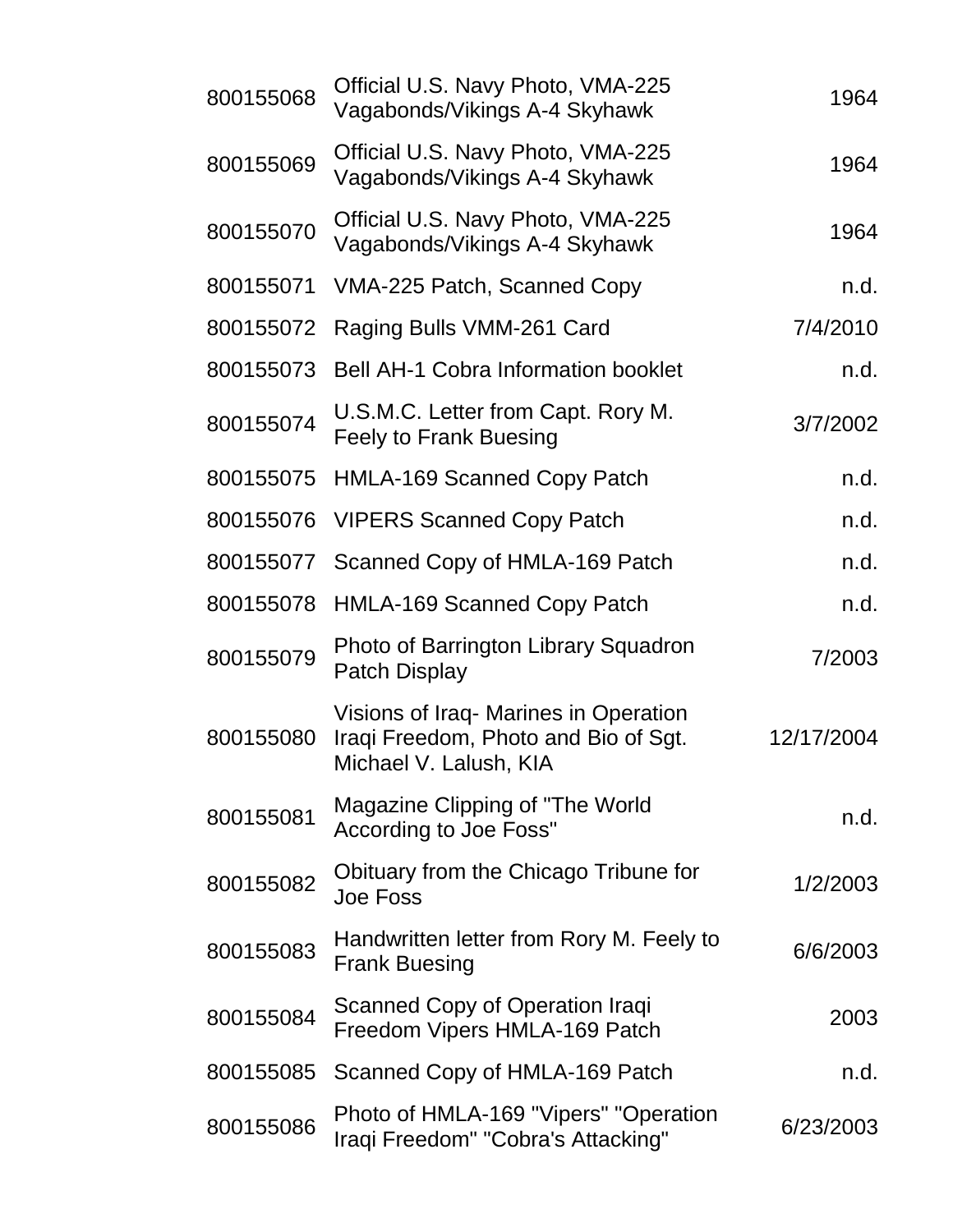| 800155087 | Copy of the Letter from Rory M. Feely to<br><b>Frank Buesing</b>            | 6/6/2003   |
|-----------|-----------------------------------------------------------------------------|------------|
| 800155088 | A-10 Warthogs, "Operation Iraqi<br>Freedom"                                 | 4/2003     |
| 800155089 | <b>HMLA-169 Scanned Copy Patch</b>                                          | n.d.       |
| 800155090 | <b>Email from Rory Feely to Frank Buesing</b>                               | 7/8/2003   |
| 800155091 | HMLA-169 Scanned Copy Patch, "We<br>hate each other, but we hate you more"  | n.d.       |
| 800155092 | Letter from Rory Feely to Frank Buesing                                     | 12/20/2003 |
| 800155093 | Christmas card from Rory Feely to Frank<br><b>Buesing</b>                   | 12/2003    |
| 800155094 | Email from Frank Buesing to Rory Feely,<br>with response from Rory          | 7/12/2004  |
| 800155095 | Email from Rory Feely to Frank Buesing                                      | 1/7/2004   |
| 800155096 | Email from Rory Feely to Frank Buesing                                      | 5/25/2004  |
| 800155097 | Letter from Rory Feely to Frank Buesing                                     | 10/28/2004 |
| 800155098 | Envelope from Rory Feely to Frank<br><b>Buesing</b>                         | n.d.       |
| 800155099 | Photo of Capt. Rory Feely in a HMLA-<br>169 VIPER in Iraq                   | 2003       |
| 800155100 | Email from Rory Feely to Frank Buesing                                      | 7/8/2003   |
| 800155101 | Photo of HMLA-169 "Vipers"                                                  | 6/23/2003  |
| 800155102 | Photo of HMLA-169 "Vipers" "Operation<br>Iraqi Freedom" "Cobra's Attacking" | 6/23/2003  |
| 800155103 | Scanned Copy of Operation Iraqi<br>Freedom Vipers HMLA-169 Patch            | 2003       |
| 800155104 | Scanned Copy of HMLA-169 Patch                                              | n.d.       |
| 800155105 | Photo of HMLA-169 Vipers, Operation<br>Iraqi Freedom, "Cobra's Attacking"   | 6/23/2003  |
| 800155106 | Email from Rory Feely to Frank Buesing                                      | 12/14/2004 |
|           |                                                                             |            |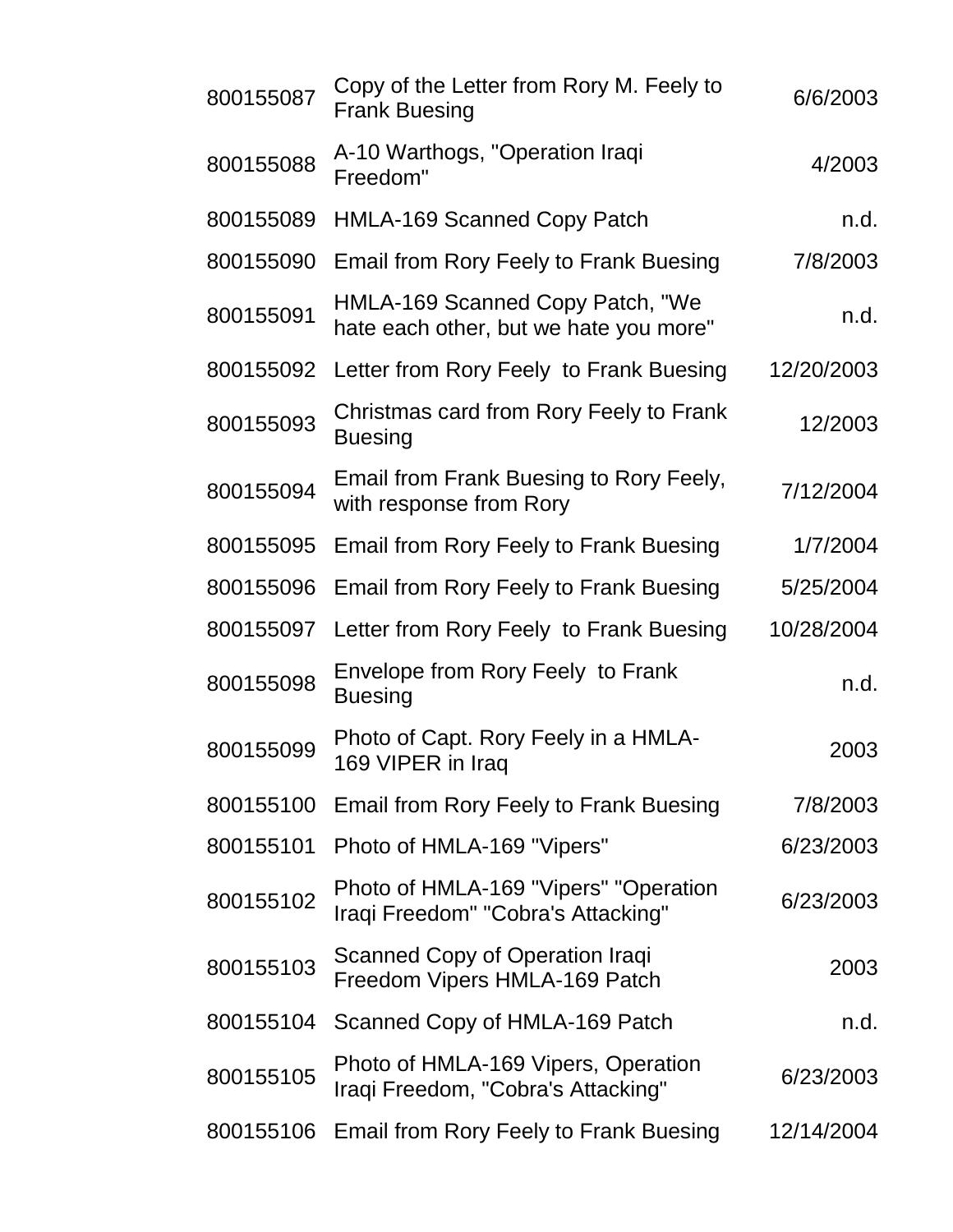| 800155107 | Photo of AT-6 Texan Navy SNJ over<br>Milwaukee, Wisc.                                             | 11/6/2004  |
|-----------|---------------------------------------------------------------------------------------------------|------------|
| 800155108 | Photo of an AH-1 Cobra taken in Al<br>Qaim by Capt. Rory Feely                                    | 12/2004    |
| 800155109 | Letter from Frank Buesing to Rory Feely                                                           | 12/10/2004 |
| 800155110 | Photo of the Veteran's Day Flyover, AT-6<br>over Lake Michigan in Milwaukee, Wisc.                | 11/6/2004  |
| 800155111 | Photo of the Veteran's Day Flyover, AT-6<br>over Lake Michigan in Milwaukee, Wisc.                | 11/6/2004  |
| 800155112 | Christmas card from Rory Feely to Frank<br><b>Buesing</b>                                         | 12/2004    |
| 800155113 | Envelope from Rory Feely to Frank<br><b>Buesing</b>                                               | n.d.       |
| 800155114 | Email from Rory Feely to Frank Buesing,<br><b>Response by Frank Buesing</b>                       | 5/28/2005  |
| 800155115 | Email from Rory Feely to Frank Buesing                                                            | 5/25/2005  |
| 800155116 | <b>Email from Rory Feely to Frank Buesing</b>                                                     | 7/1/2005   |
| 800155117 | Letter to Frank Buesing from Capt. Paul<br>Alaniz                                                 | Apr-02     |
| 800155118 | Scanned Photo of the HMH-465<br><b>Warhorse Patch</b>                                             | n.d.       |
| 800155119 | Scanned Photo of the HMH-465<br><b>Warhorse Patch</b>                                             | n.d.       |
| 800155120 | Visions of Iraq Marines in Operation<br>Iraqi Freedom, Story about Capt. Paul C.<br>Alaniz KIA    | n.d.       |
| 800155121 | Visions of Iraq Marines in Operation<br>Iraqi Freedom, Photo and Bio, Capt.<br>Paul C. Alaniz KIA | 7/31/2005  |
| 800155122 | News clipping "31 Killed in Helicopter<br>Crash"                                                  | n.d.       |
|           | 800155123 HMM 162 Scanned Copy Photo of Patch                                                     | n.d.       |
|           |                                                                                                   |            |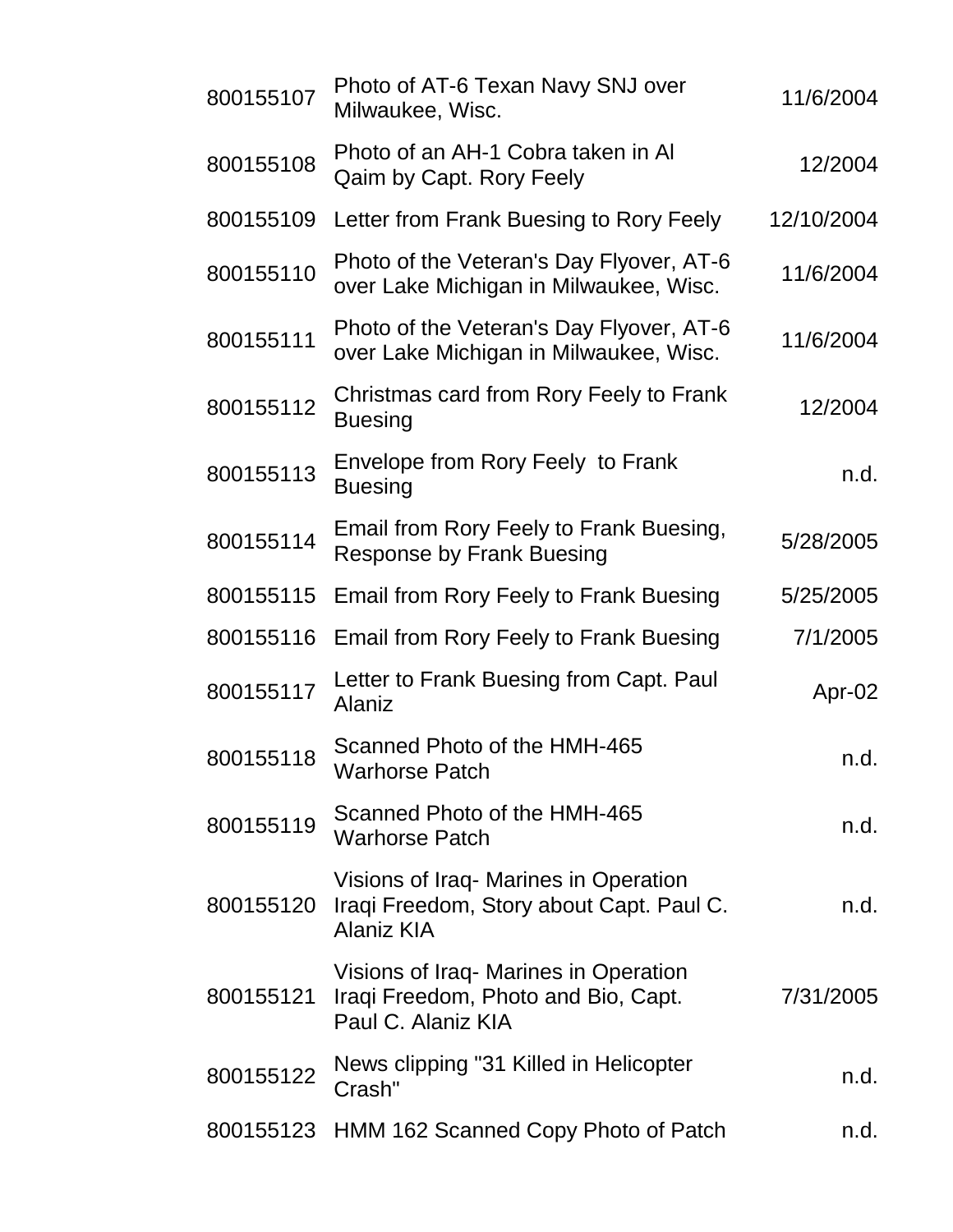| 800155124 | USMC Letter to Frank Buesing from Lt.<br>Col. Robert F. Hedelund                                  | 3/6/2003   |
|-----------|---------------------------------------------------------------------------------------------------|------------|
| 800155125 | News clipping "Hero's Farewell for<br>Marine" from the Chicago Tribune                            | n.d.       |
| 800155126 | Program for the memorial service for<br><b>Sean Maher</b>                                         | 2/11/2005  |
| 800155127 | Program for the memorial service for<br><b>Sean Maher</b>                                         | 2/11/2005  |
| 800155128 | Program for the memorial service for<br><b>Sean Maher</b>                                         | 2/11/2005  |
|           | <b>U.S. Navy War Planes of the Vietnam</b><br>War                                                 | 1961-2005  |
| 800155129 | <b>Blue Angels Pamphlet</b>                                                                       | 1972       |
| 800155130 | <b>Blue Angels Pamphlet Signed</b>                                                                | 2005       |
| 800155131 | <b>Blue Angels Pamphlet</b>                                                                       | 2005       |
| 800155132 | Newspaper Clipping "Georgia- 2 fliers of<br>Navy's Blue Angels die in jet crash while<br>landing" | 10/29/1999 |
| 800155133 | Small Official U.S. Navy photo of Miss<br>Florida visiting the VA-12 at Cecil Field,<br>Fla.      | 8/30/1962  |
| 800155134 | Official U.S. Navy photo of Miss Florida<br>visiting the VA-12 at Cecil Field, Fla.               | 8/30/1962  |
| 800155135 | Photo of U.S. Navy Blue Angels F-11A<br><b>Tigers</b>                                             | 1963-1964  |
| 800155136 | Photo of AD-1 Skyraider photo                                                                     | 1963       |
| 800155137 | Photo of AD-1 Skyraider photo VA-176<br>"Thunderbolts"                                            | 1963       |
| 800155138 | Photo of AD-1 Skyraider photo                                                                     | 1963       |
| 800155139 | Photo of F8 Crusader photo                                                                        | n.d.       |
| 800155140 | Photo of F8 Crusader, NAS Cecil Field,                                                            | 1964       |

**2**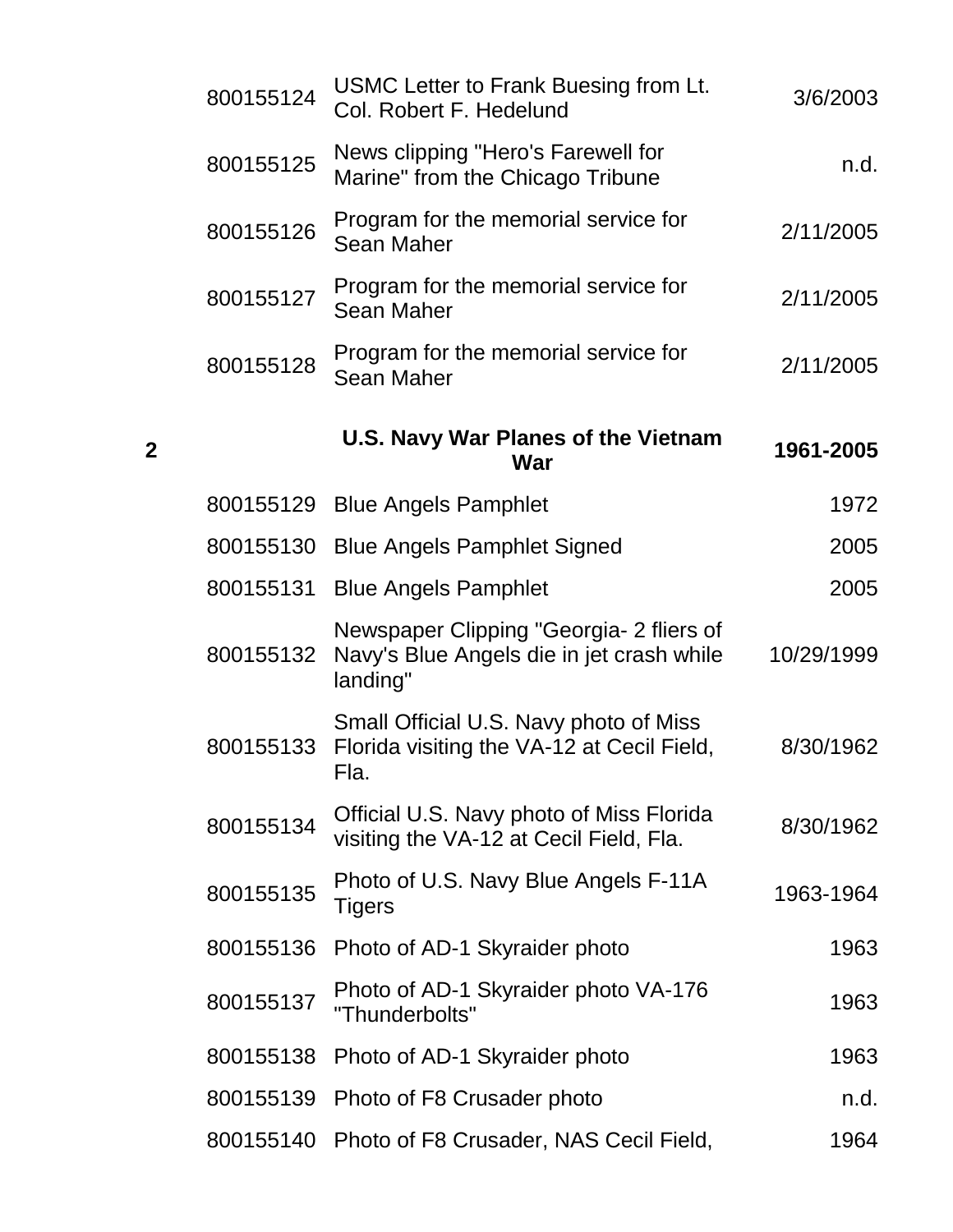|           | Fla., VF-133 "Nightcappers" photo                                                              |           |
|-----------|------------------------------------------------------------------------------------------------|-----------|
| 800155141 | Photo of F8U Crusader photo                                                                    | 1963      |
| 800155142 | Photo of AD Skyraiders, VA-176<br>"Thunderbolts", USS Shangri-La                               | n.d.      |
| 800155143 | Photo of VAH-3 "Sea Dragons", A-5<br>"Vigilante"                                               | 1961      |
| 800155144 | Photo of VAH-3 "Sea Dragons", A-5<br>"Vigilante"                                               | 7/18/1961 |
| 800155145 | Photo of VAH-3 "Sea Dragons", A-3<br>"Vigilante"                                               | 1964      |
| 800155146 | Photo of A3J Vigilante, VAH-3 Sea<br>Dragons                                                   | 1964      |
| 800155147 | Photo of A-4 Skyhawks, VA-34 "Blue<br><b>Blasters"</b>                                         | 1964      |
| 800155148 | Photo of A-4 Skyhawks, VA-36<br>"Roadrunners"                                                  | 1964      |
| 800155149 | Photo of A-4 Skyhawk                                                                           | 1964      |
| 800155150 | Photo of F-4 Phantom, VF-14 Tophatters                                                         | 1964      |
| 800155151 | Photo of Sidewinder Missile, Printed by<br>the USS Franklin D. Roosevelt Photo<br>Lab          | 1964      |
| 800155152 | Official U.S. Navy photo of Talos, Built<br>by Bendix for the Bureau of Naval<br>Weapons       | n.d.      |
| 800155153 | Photo of Grumman TF-9J Cougar VA-45<br>"Blackbirds"                                            | 1964      |
| 800155154 | Photo of Grumman TF-9J Cougar VA-45<br>"Blackbirds"                                            | 1964      |
| 800155155 | Fleet Air Photographic Laboratory Photo<br>of F8U-1P Aircraft Air to Air over North<br>Florida | 3/29/1962 |
| 800155156 | Official U.S. Navy Photo of an F8<br><b>Crusader UFP-62</b>                                    | 1962      |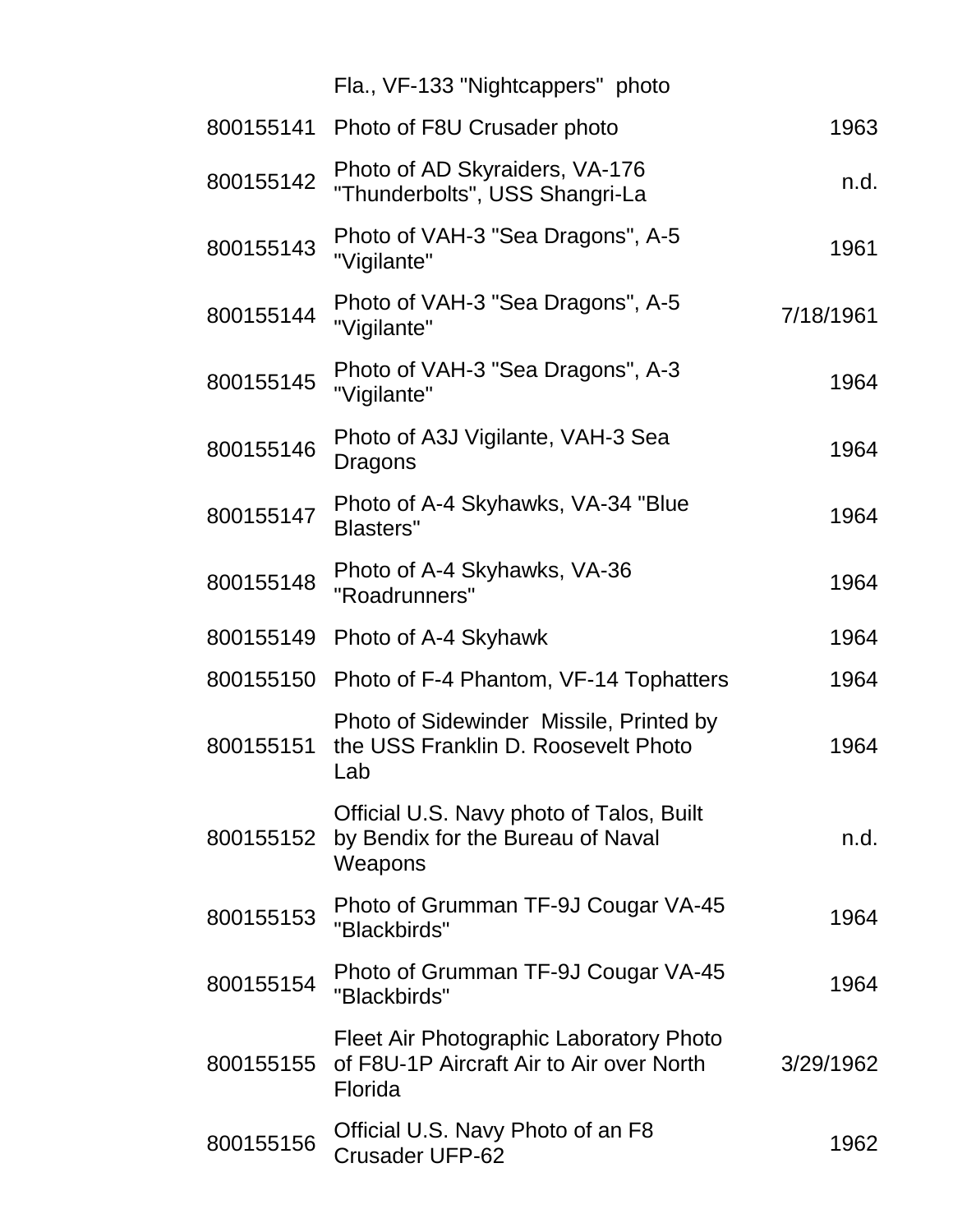|           | 800155157 Official U.S. Navy Photo of F8 Crusaders                                                 | 1964     |
|-----------|----------------------------------------------------------------------------------------------------|----------|
| 800155158 | Official U.S. Navy Photo of F8 Crusaders                                                           | 1964     |
| 800155159 | Official U.S. Navy Photo of F8 Crusader,<br><b>VFP-62</b>                                          | n.d.     |
| 800155160 | Official U.S. Navy Photo of F8 Crusaders                                                           | 1964     |
| 800155161 | Photo of VFP-62, NAS Cecil Field, Fla.                                                             | 1964     |
| 800155162 | Photo of VFP-62, NAS Cecil Field, Fla.                                                             | 1964     |
| 800155163 | Photo of NAS Cecil Field, Fla. F-8<br>Crusader                                                     | 1964     |
| 800155164 | Photo of NAS Cecil Field, Fla. F-8<br>Crusader                                                     | 1964     |
| 800155165 | Photo of NAS Cecil Field, Fla. F-8<br>Crusader                                                     | 1964     |
| 800155166 | Photo of F8 Crusader being launched<br>from carrier deck, VF-174, NAS Cecil<br>Field, Fla.         | 1964     |
| 800155167 | Official U.S. Navy Photo of VF-174, Air<br>to Air Two F8U-2N's, NAS Cecil Field,<br>Fla.           | 1964     |
|           | Official U.S. Navy Photo of VF-174, Air<br>800155168 to Air Two F8U-2N's, NAS Cecil Field,<br>Fla. | 1964     |
| 800155169 | Official U.S. Navy Photo of VF-174, Air<br>to Air Two F8U-2N's, NAS Cecil Field,<br>Fla.           | 1964     |
| 800155170 | Photo of an F8 Crusader, VF-174, NAS<br>Cecil Field, Fla.                                          | 1964     |
| 800155171 | Official U.S. Navy Photo of a VF-174,<br>NAS Cecil Field, Fla.                                     | 1964     |
| 800155172 | Official U.S. Navy Photo of VF-174, Air<br>to Air Two F8U-2N's, NAS Cecil Field,<br>Fla.           | 1964     |
|           | 800155173 Official U.S. Navy Photo of an F8U                                                       | 1/7/1962 |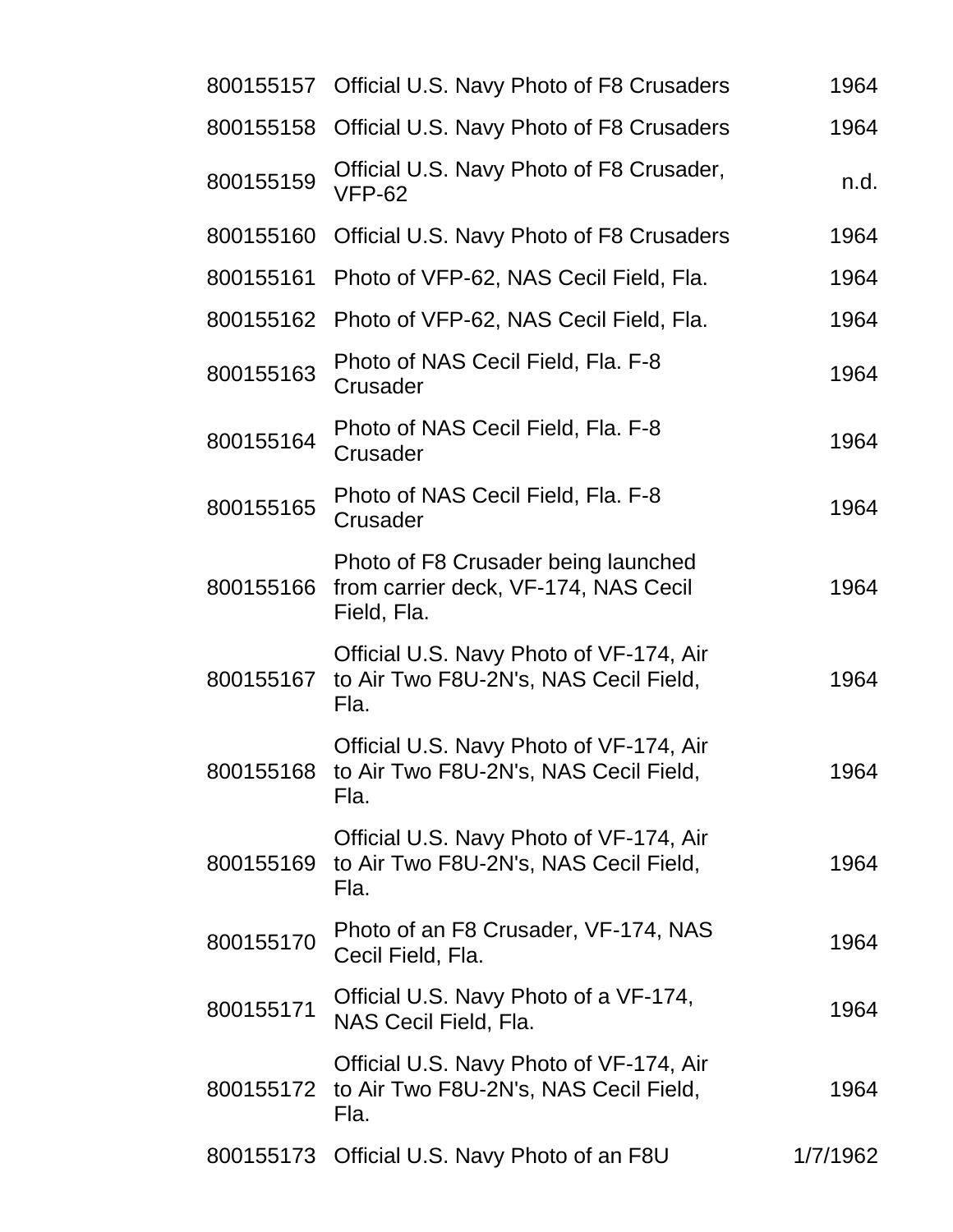|           | aircraft of VF-32 in flight                                                                                                                                               |            |
|-----------|---------------------------------------------------------------------------------------------------------------------------------------------------------------------------|------------|
| 800155174 | Photo of an F8 Crusader, VF-174, NAS<br>Cecil Field, Fla.                                                                                                                 | 1964       |
| 800155175 | Official U.S. Navy Photo of an F8U<br>aircraft of VF-32 in flight                                                                                                         | 1964       |
| 800155176 | Photo of Capt. Michael Hanley, NAS<br>Atsugi, Japan                                                                                                                       | 1964       |
| 800155177 | Newspaper Clipping "F/A-18 Crashes in<br>Nevada"                                                                                                                          | n.d.       |
| 800155178 | Strike Fighter Squadron 83 Print out                                                                                                                                      | n.d.       |
| 800155179 | Official U.S. Navy Photo of P2E Neptune                                                                                                                                   | 1964       |
| 800155180 | Scanned Copy of a Naval Weapons Test<br>Squadron, Point Mugu                                                                                                              | n.d.       |
| 800155181 | Letter from Cmdr. Steven J.<br>Gasparovich, USN, from Naval Weapons<br><b>Test Squadron to Frank Buesing</b>                                                              | 3/25/2002  |
| 800155182 | Photo collage of VX-9 Vampires at China<br>Lake-Point Mugu, Airtevron Nine                                                                                                | n.d.       |
| 800155183 | Newspaper photo, "A U.S. fighter jet<br>operates on the USS Abraham Lincoln in<br>the Arabian Sea on Thursday. The<br>United States has expanded its targets<br>in Iraq." | n.d.       |
| 800155184 | Letter to Frank Buesing from Lt. Robert<br>Khim, Strike Fighter Squadron 115                                                                                              | 9/5/2002   |
| 800155185 | <b>VFA-115 Squadron History Printout</b>                                                                                                                                  | n.d.       |
| 800155186 | As part of CVW-5 Print out                                                                                                                                                | n.d.       |
| 800155187 | News Clipping "Lt. Nathan D. White, 30,<br>of Mesa, Ariz"                                                                                                                 | n.d.       |
| 800155188 | News Clipping "Practicing for War"                                                                                                                                        | 11/14/2002 |
| 800155189 | Scanned Copy of Strkfitron 201                                                                                                                                            | n.d.       |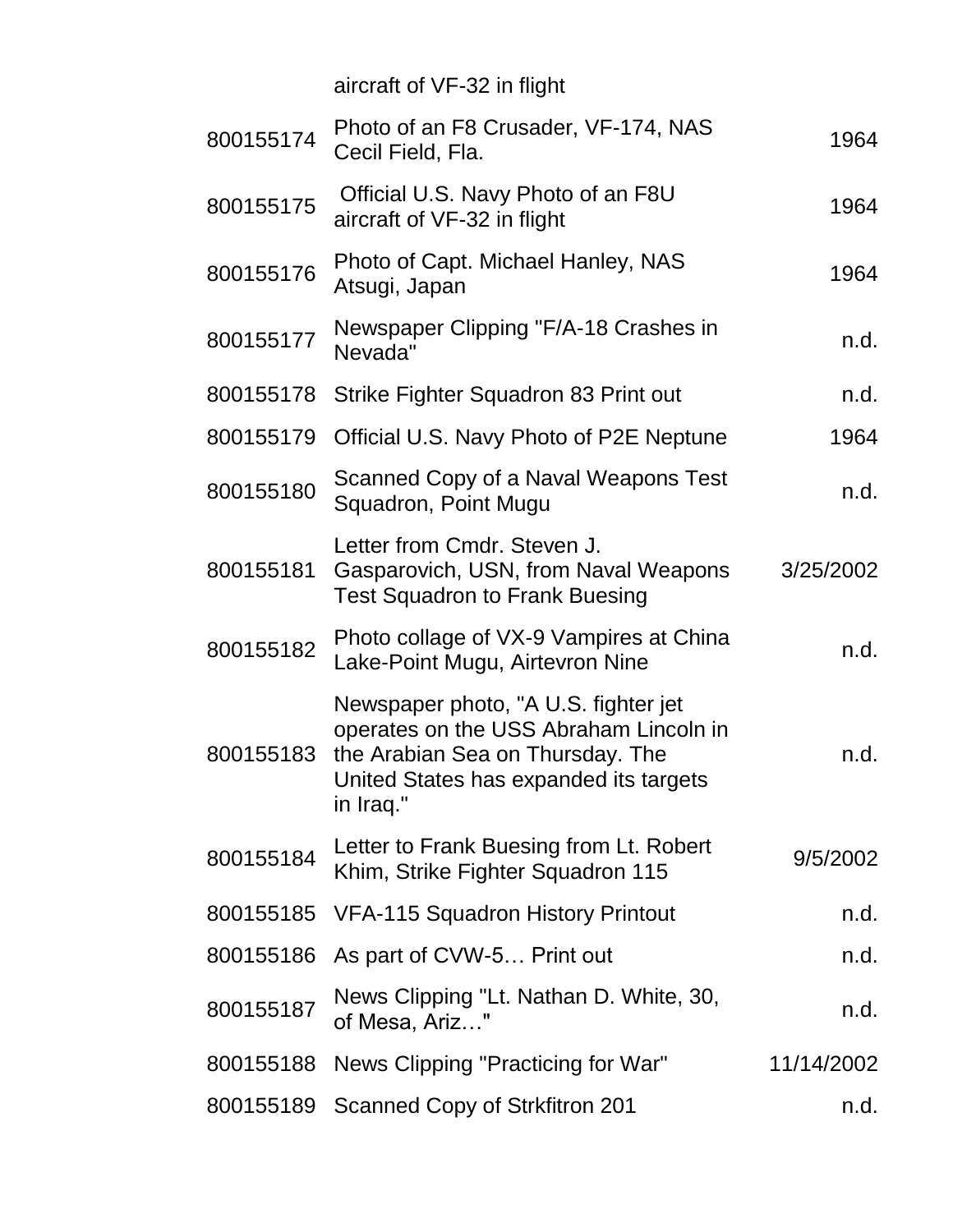| 800155190 | Letter to Frank Buesing from Cdr. Sean<br>Clark, USNR, Strike Fighter Squadron<br>201          | 4/2003    |
|-----------|------------------------------------------------------------------------------------------------|-----------|
| 800155191 | Computer-printed photo of VFA-201<br>"Hunters", F-18 "Hornet", USS Roosevelt                   | 3/2003    |
| 800155192 | Scanned Copy of a VFA-203 Patch                                                                | n.d.      |
| 800155193 | Letter to Frank Buesing from the Strike<br>Fighter Squadron 203 "Blue Dolphins"                | n.d.      |
| 800155194 | Card to Frank Buesing from Patrol<br>Squadron 62                                               | n.d.      |
| 800155195 | Information Sheet/Photo on EA-6B<br>Prowler                                                    | $Feb-03$  |
| 800155196 | Scanned Copy of a Prowler Patch                                                                | n.d.      |
| 800155197 | Letter to Frank Buesing from LTJG<br><b>Jessie Baker</b>                                       | 2/27/2002 |
| 800155198 | Photo of VAQ-128 "Fighting Phoenix"<br><b>EA-6B Prowler</b>                                    | 3/23/2002 |
| 800155199 | Northrop Grumman "On the Prowl"<br><b>Booklet</b>                                              | n.d.      |
| 800155200 | Letter to Frank Buesing from The<br><b>Fighting Phoenix, Electronic Attack</b><br>Squadron 128 | n.d.      |
| 800155201 | Copy of an information sheet on the<br><b>Fighting Phoenix EA-6B Prowler</b>                   | n.d.      |
| 800155202 | Newspaper clipping "Bush fighter<br>enshrined at Navy Museum"                                  | n.d.      |
| 800155203 | Letter to Frank Buesing from Howard A.<br>Warren                                               | n.d.      |
| 800155204 | Official U.S. Navy Photo of a P3A Orion                                                        | 1964      |
| 800155205 | Letter from Cmdr. W.R. Radomski, Patrol<br>Squadron 16 to Frank Buesing                        | 3/22/2002 |
| 800155206 | Photo of VP-5 Mad Foxes, NAS<br>Jacksonville, Fla., P-3 Orion                                  | 3/19/2002 |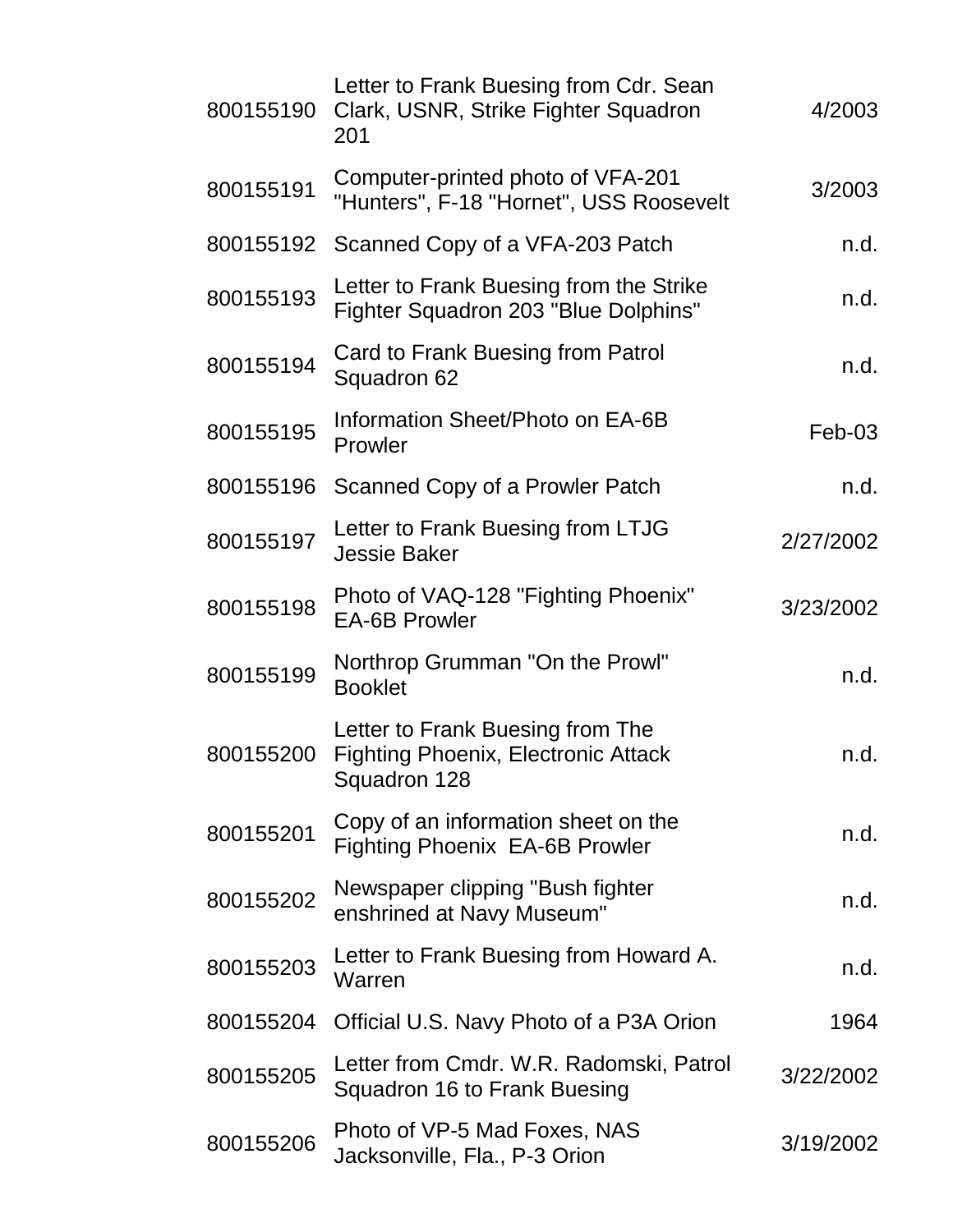| 800155207 | Letter to Frank Buesing from M.R.<br>Richardson, Patrol Squadron 66                                              | 3/8/2002  |
|-----------|------------------------------------------------------------------------------------------------------------------|-----------|
| 800155208 | Scanned Copy of the Patrol Squadron<br>66 Patch                                                                  | n.d.      |
| 800155209 | Patrol Squadron 66 Command History                                                                               | n.d.      |
| 800155210 | Biography of Cdr. Donald C. McMahon,<br>Jr.                                                                      | n.d.      |
| 800155211 | <b>Commanding Officers List</b>                                                                                  | n.d.      |
| 800155212 | Photo of USS Nimitz CVN-68, E-2C<br>Hawkeye                                                                      | 3/31/2002 |
| 800155213 | Photo of a VAW-78 "Fighting Escargots",<br>E-2C Hawkeye                                                          | 3/2002    |
| 800155214 | Photo of VR-61 "Islanders", NAS<br>Whidbey Island, Washington, Boeing<br>DC-9/737 Nightingale                    | 7/2003    |
| 800155215 | Letter to Frank Buesing from D.E.<br>Brophy, USNR Lt. Cmdr.                                                      | 7/1/2003  |
| 800155216 | Letter to Frank Buesing from Christopher<br>K. Barker from Carrier Airborne Early<br><b>Warning Squadron 121</b> | 3/7/2003  |
| 800155217 | VAW-121 Change of Command<br>Program                                                                             | 2/28/2003 |
| 800155218 | <b>Helicopter Combat Support Squadron</b><br>Two booklet                                                         | n.d.      |
| 800155219 | Scanned Copy of a Seahawks HSL-41<br>Patch                                                                       | n.d.      |
| 800155220 | Letter to Frank Buesing from Lt. Michelle<br>Laguens, HSL-41                                                     | 2/13/2002 |
| 800155221 | Autographed photo collage of HSL-41<br><b>Seahawks</b>                                                           | n.d.      |
| 800155222 | Scanned Copy of a Jaguars HSL-60<br>patch                                                                        | n.d.      |
|           | 800155223 Letter to Frank Buesing from Brett M.                                                                  | 3/19/2002 |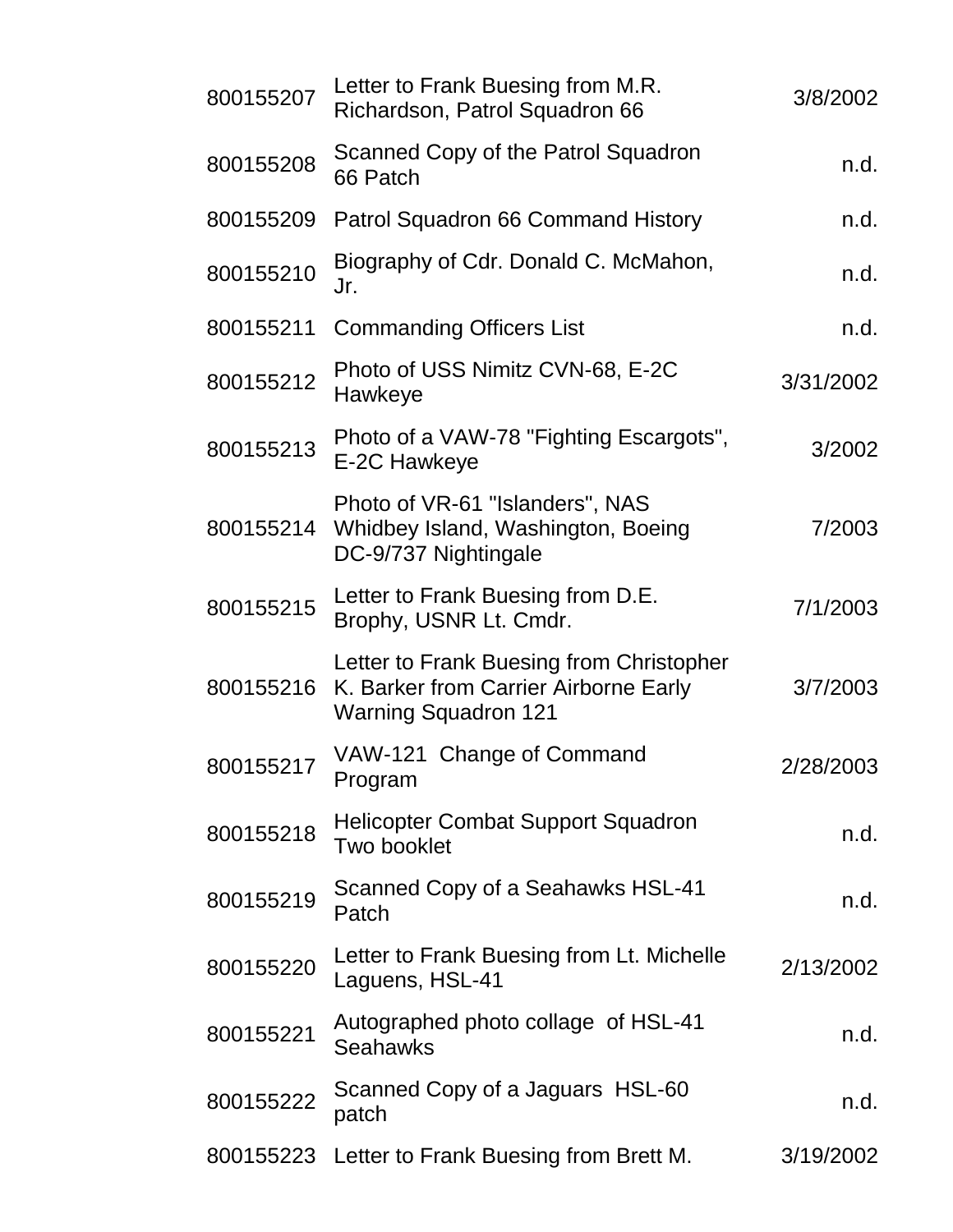Cottrell, HSL-60 Jaguars

|   | 800155224 | Information Sheet for the HSL-60<br>Jaguars                                    | n.d.      |
|---|-----------|--------------------------------------------------------------------------------|-----------|
|   | 800155225 | Information on the Naval Reserve                                               | n.d.      |
|   | 800155226 | <b>History of Training Squadron Four</b>                                       | n.d.      |
|   | 800155227 | Scanned Copy of the VT-4 Patch                                                 | n.d.      |
|   | 800155228 | Newspaper Clipping "Search Halted for 7<br>Aboard 2 Navy Jets Down in Gulf"    | n.d.      |
|   | 800155229 | Photo of Training Squadron 4, VT-4<br>Warbuck's, Pensacola, Fla.               | 2/2/2002  |
|   | 800155230 | Photo of VT-9 Tigers, T-2C Buckeye<br><b>Training Squadron Nine</b>            | 1/12/2002 |
|   | 800155231 | Letter to Frank from Julian Hughes                                             | 7/1/2003  |
|   | 800155232 | Biography of Julian Hughes                                                     | n.d.      |
|   | 800155233 | Newspaper clipping "Judge Julian E.<br><b>Hughes" Obituary</b>                 | n.d.      |
|   | 800155234 | <b>Bugs Bunny Decal from Julian Hughes</b>                                     | 1945      |
|   | 800155235 | Copy, "Carrier Checkout at Glenview" by<br>Lt. Quentin F. Schenk               | n.d.      |
|   | 800155236 | Copy, "The Paddle Wheelers of the<br>1940s" by CTC Edward E. Nugent            | n.d.      |
|   | 800155237 | <b>Arlington National Cemetery Program</b>                                     | n.d.      |
|   | 800155238 | News Clipping "Marine It. from Fox<br>Valley dies in helicopter crash in Iraq" | n.d.      |
| 3 |           | <b>Programs from Naval Ships</b>                                               | 1989-2003 |
|   |           | 800155239 USS Abraham Lincoln                                                  | 4/2003    |
|   | 800155240 | USS Constellation CV-64 Calendar 1989                                          | 1989      |
|   | 800155241 | <b>USS Bonhomme Richard LHD-6</b><br><b>Commissioning Program</b>              | 8/15/1998 |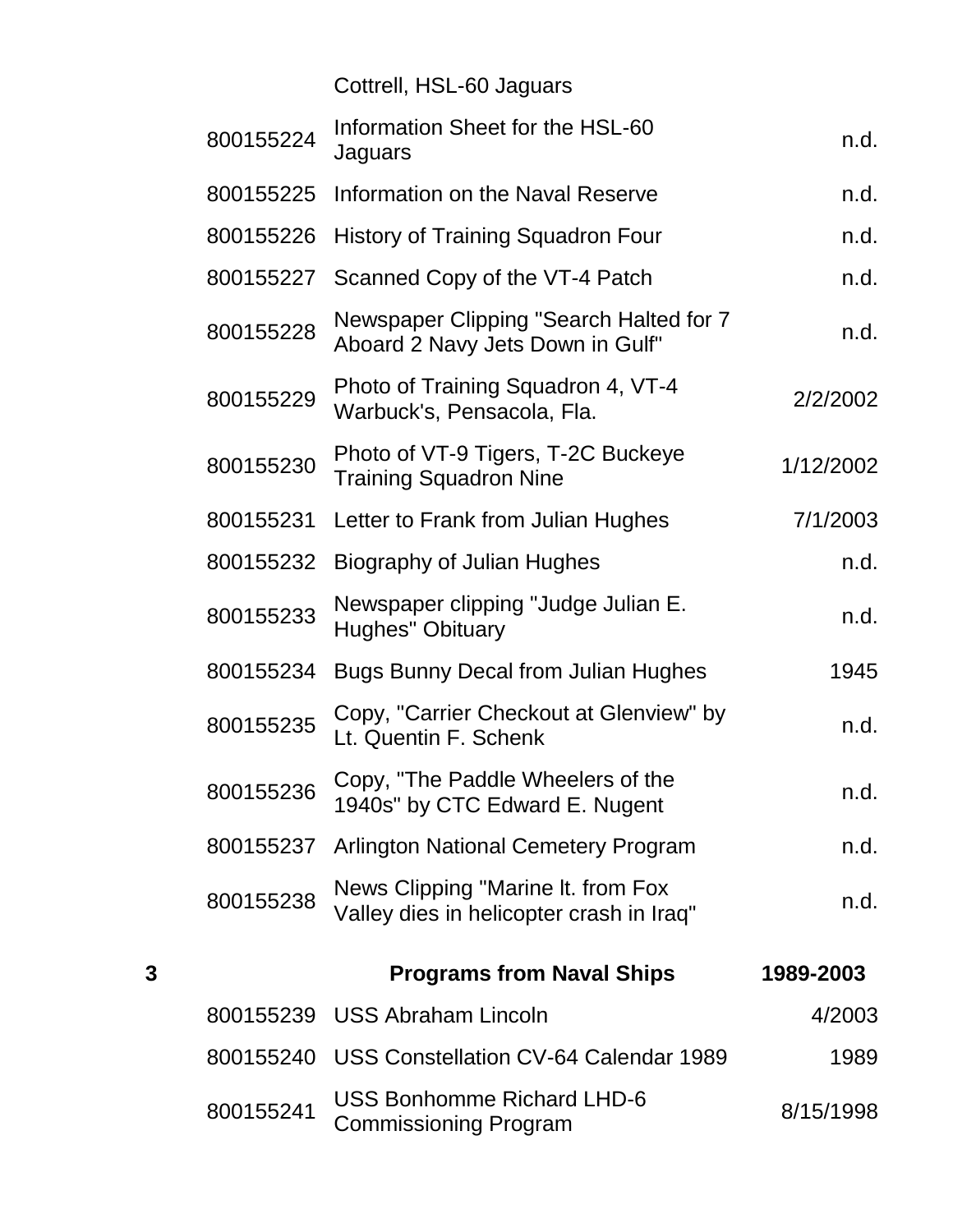| 4 |           | <b>Naval Airplane Programs</b>                                    |        |
|---|-----------|-------------------------------------------------------------------|--------|
|   |           | 800155242 VAQ-209 Star Warriors Drawing Print                     | 2/2003 |
|   | 800155243 | HMLA-169, World Famous Vipers<br>Calendar 2002                    | 2002   |
|   | 800155244 | U.S. Navy Blue Angels Flight<br><b>Demonstration Team Booklet</b> | n.d.   |
|   | 800155245 | U.S. Navy Flight Demonstration Team<br>1972 Blue Angels Program   |        |
| 5 | 800155246 | <b>Copies of Patches</b>                                          | n.d.   |
| 6 |           | <b>Patches</b>                                                    | n.d.   |
|   |           | 800155247 Photo of patch display                                  | n.d.   |
|   |           | 800155248 Photo of patch display                                  | n.d.   |
|   |           | 800155249 U.S.S. Enterprise Patch                                 | n.d.   |
|   |           |                                                                   |        |

## **7 Photos**

| 800155250 | Photo of Curt Eininger and Phil Faus,<br>Buesing's roommates, NAS Pensacola,<br>Fla. | 9/1963    |
|-----------|--------------------------------------------------------------------------------------|-----------|
| 800155251 | Marine Harrier Jump Jet, Kenosha<br>Airport, Wisconsin                               | 7/22/1991 |
| 800155252 | Marine Harrier Jump Jet, Kenosha<br>Airport, Wisconsin                               | 7/22/1991 |
| 800155253 | HD-46 Seaknight taking off from USS<br>Bonhomme Richard, NAS Pensacola,<br>Fla.      | 8/16/1998 |
| 800155254 | USS Bonhomme Richard, Pensacola,<br>Fla.                                             | 8/15/1998 |
| 800155255 | USS Bonhomme Richard, Pensacola,<br>Fla.                                             | 8/15/1998 |
| 800155256 | Photo of an exhibit piece of Dwight D.                                               | n.d.      |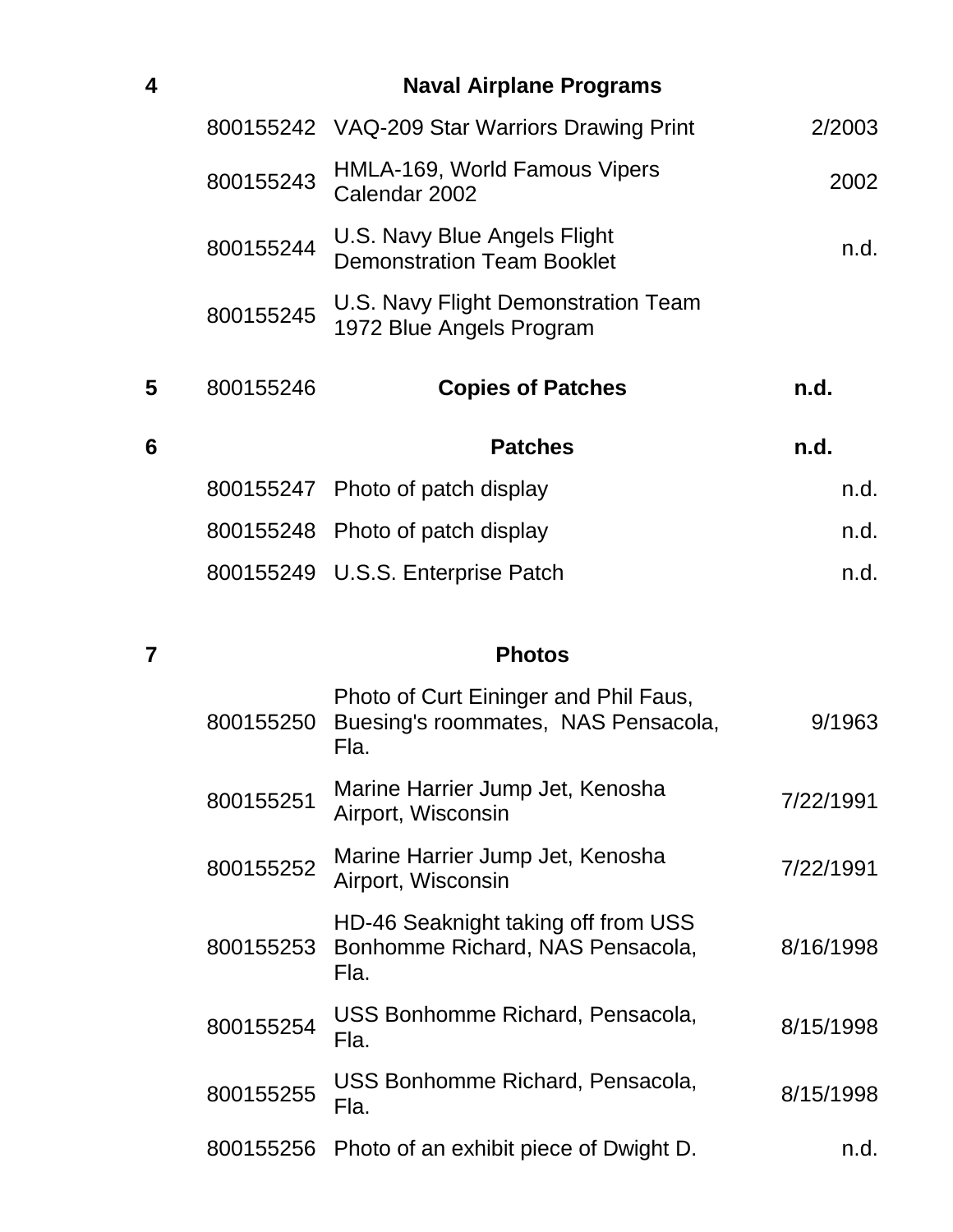Eisenhower

|                | 800155257 North American AT-6                                                          | 11/6/2004 |
|----------------|----------------------------------------------------------------------------------------|-----------|
|                | 800155258 Flight of 7 AT-6's                                                           | 11/6/2004 |
| 800155259      | $AT-6$                                                                                 | 11/6/2004 |
| 800155260 AT-6 |                                                                                        | 11/6/2004 |
|                | 800155261 AT-6 Over Milwaukee, Wisc.                                                   | n.d.      |
| 800155262      | North American AT-6, Veteran Parade<br>Flyover downtown Milwaukee, Wisc.               | 11/6/2004 |
| 800155263      | AT-6 Texan Navy SNJ                                                                    | 11/6/2004 |
| 800155264      | AT-6 Texan Navy SNJ over Wisconsin                                                     | 11/6/2004 |
| 800155265      | Marine Harrier Jump Jet, Kenosha<br>Airport, Wisconsin                                 | 7/22/1991 |
| 800155266      | Marine Harrier Jump Jet, Kenosha<br>Airport, Wisconsin                                 | 7/22/1991 |
| 800155267      | WWII, Japanese death from flame<br>throwers                                            | n.d.      |
|                | 800155268 WWII, Headhunters                                                            | n.d.      |
|                | 800155269 WWII, Man infected with Elephantitis                                         | n.d.      |
|                | 800155270 WWII, Japanese war dead                                                      | n.d.      |
|                | 800155271 WWII, Japanese soldiers surrender                                            | n.d.      |
|                | 800155272 WWII, Japanese war prisoners                                                 | n.d.      |
|                | 800155273 WWII, Japanese war dead                                                      | n.d.      |
| 800155274      | VFA-147 Argonauts, F-18 Hornet, NAS<br>LeMoore, Calif.                                 | 2/2004    |
| 800155275      | F-18 Hornet, Naval Strike and Air<br>Warfare Center, NAS Fallon, Nevada                | 1/30/2002 |
| 800155276      | F-14 Tomcat, F-18 Hornet Naval strike<br>and Air Warfare center, NAS Fallon,<br>Nevada | 1/30/2002 |